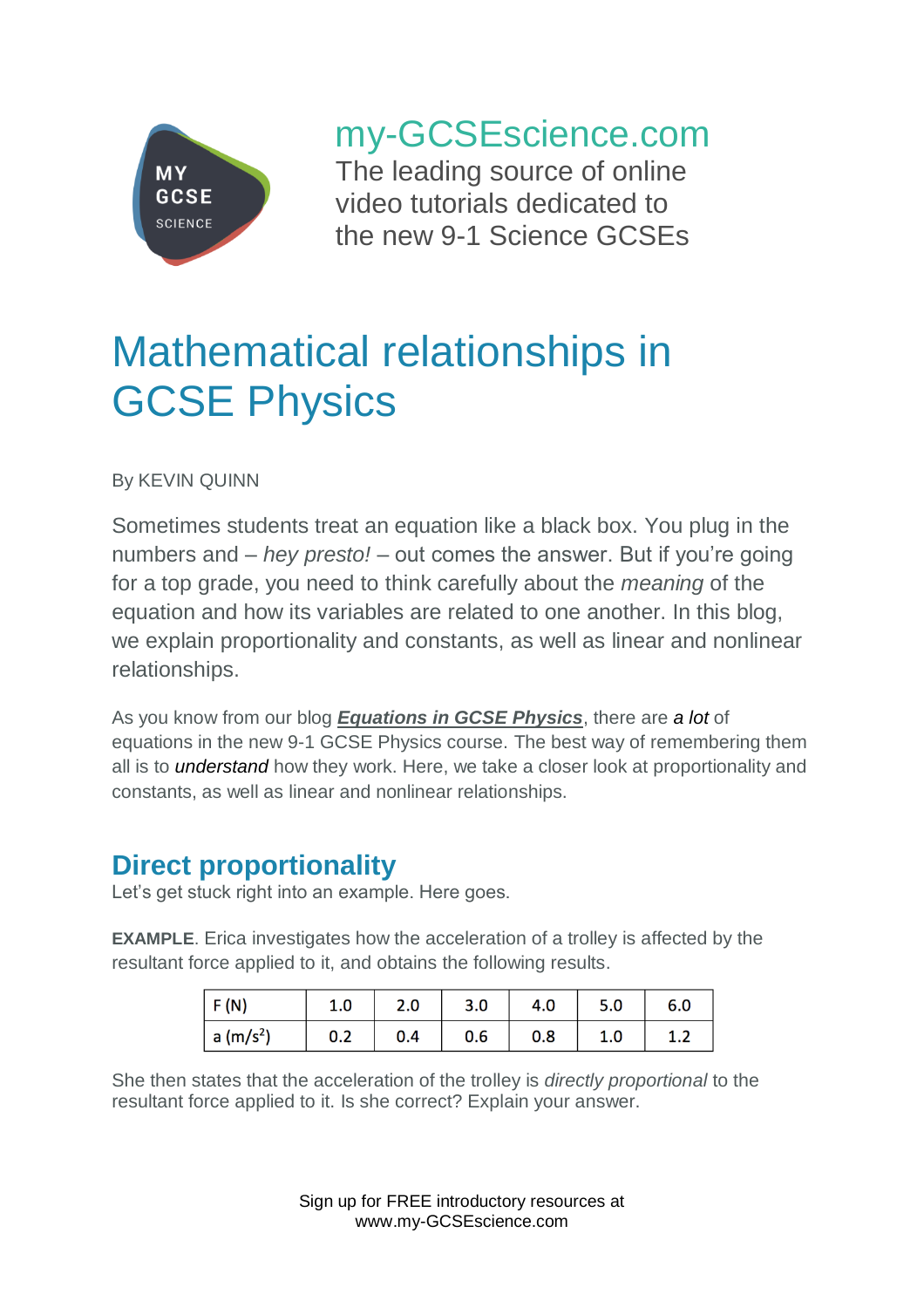**SOLUTION**. If two variables are directly proportional to one another it means that, as one doubles in size, then so does the other; if one trebles, then so does the other, or if one halves, then so does… well, you get the idea. We say that *the proportional change in one variable is equal to the proportional change in the other*.

In this example, the statement that *the acceleration is proportional to the resultant force* can be written mathematically as:

 $a \propto F$ 

Take a look at the data above. Does **a** double as **F** doubles? Well, in the first pair of readings, when  $F = 1 N$ ,  $a = 0.2 m/s<sup>2</sup>$ . In the second pair of readings, when **F** has doubled to 2 N, a has also doubled to 0.4 m/s<sup>2</sup>. This pattern continues for the rest of the data (compare  $\mathbf{F} = 2$  with  $\mathbf{F} = 4$ , or  $\mathbf{F} = 3$  with  $\mathbf{F} = 6$ ).

To get the marks in this question in an exam, you would answer "yes", and then compare any *two pairs* of values as we've done above.

## **Proportionality to equality**

The proportionality relation between acceleration and resultant force ( $\mathbf{a} \propto \mathbf{F}$ ) is really useful, as it helps us see quickly how changing **F** affects **a**. But it isn't an equation. Why not? Because it doesn't contain an equals sign, of course!

To turn any proportionality relation into an equation, we have to add a *constant of proportionality*. In maths, this constant is normally given the symbol **k**, which leads us to the following equation which relates **a** to **F**:

#### $a = kF$

If you've already watched the video on *Newton's laws of motion* then you might have spotted that, in this equation, the value of **k** is equal to **1/m** (where **m** is the mass of the trolley). Multiplying both sides of this equation by **m** leads us to the usual mathematical version of Newton's second law (**F** = **m a**).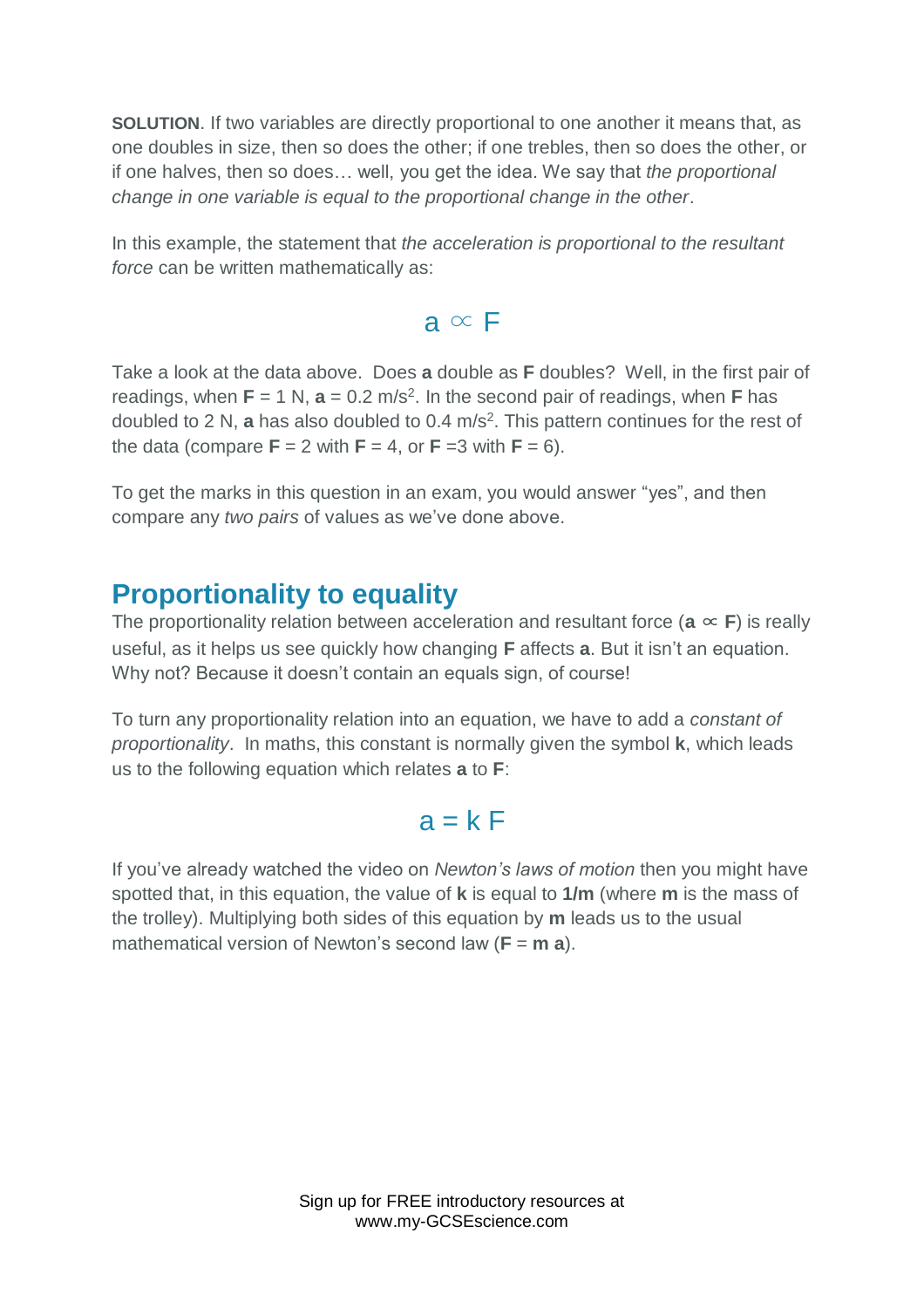Another way to prove that  $a \propto F$  is to calculate the value of **k** for each pair of values. This is done by dividing each value of **a** by the corresponding value of **F**. By doing this, we end up with an additional row in our table:

| F(N)                  | 1.0 | 2.0 | 3.0 | 4.0 | 5.0 | 6.0 |
|-----------------------|-----|-----|-----|-----|-----|-----|
| a (m/s <sup>2</sup> ) | 0.2 | 0.4 | 0.6 | 0.8 | 1.0 | 1.2 |
| k (1/kg)              | 0.2 | 0.2 | 0.2 | 0.2 | 0.2 | 0.2 |

Calculating the value of **k** for several pairs of values is another way to check whether **a** and **F** are proportional to one another in this dataset. If the values which we calculate for this constant of proportionality (**k**) are all equal to one another, then we can say with confidence that **a** is indeed proportional to **F**.

#### **See the word linear? Think 'line'**

The relationship between **a** and **F** in the previous example is **linear**. When you see the word linear in physics, think 'line'. A graph of two variables which are directly proportional to one another *will always be a straight line through the origin*.

In this case, we can see that a plot of **a** against **F** is indeed a straight line through the origin, and that **a** doubles when **F** doubles (and so on). This is further confirmation of the fact that  $a \propto$  **F**.